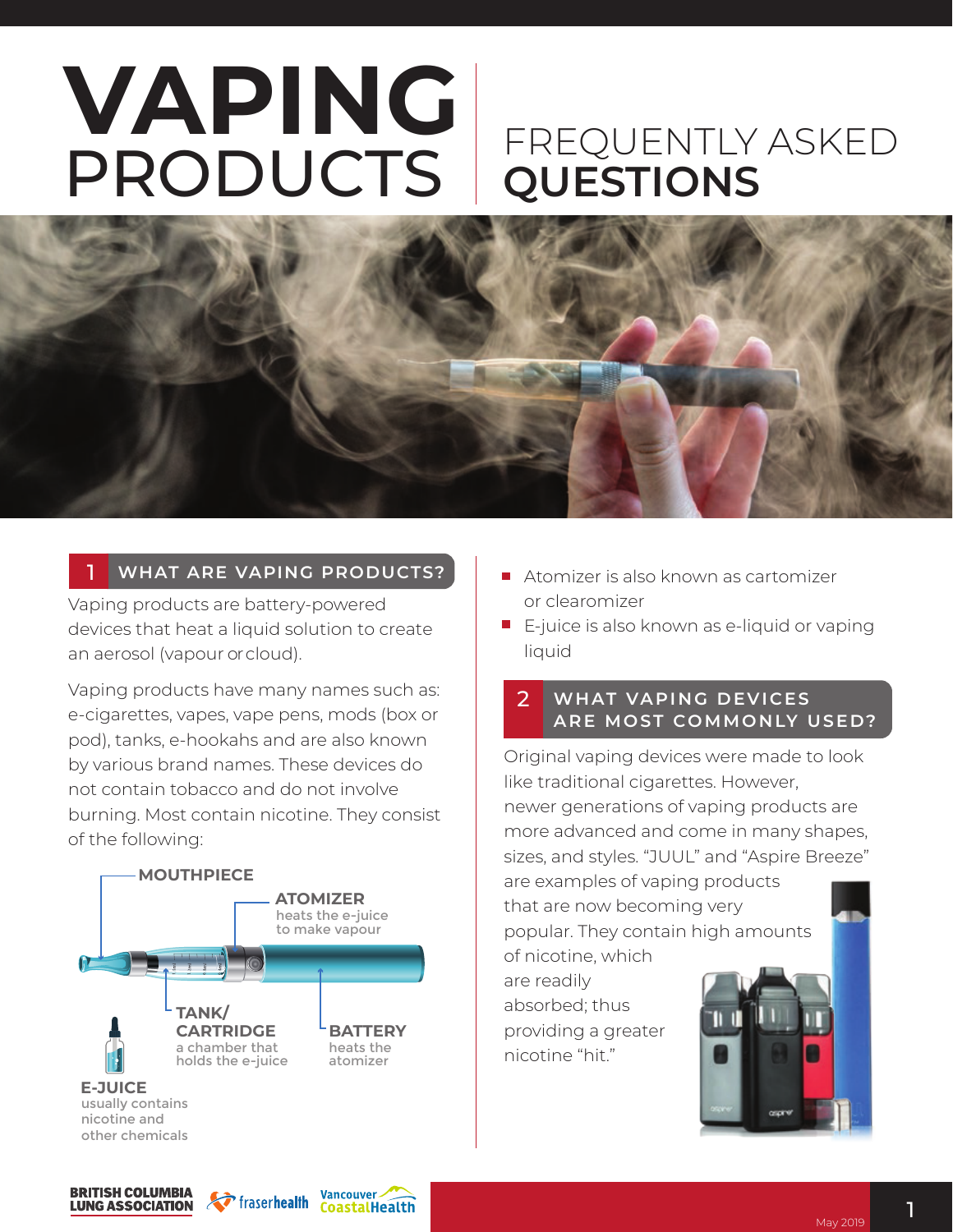#### 3 **WHAT IS IN THE E-JUICE?**

Most e-juice typically contain:

- **Propylene glycol (PG)**
- **Vegetable glycerin (VG)**
- **Flavourings**
- $\blacksquare$  Nicotine (none to very high amounts)



#### 4 **WHAT IS IN THE AEROSOL?**

A misconception among youth and adults is that the aerosol is only water vapour. However, once e-juice is heated, a number of chemicals are created, such as:

| <b>TOXIC CHEMICALS</b>                     | <b>ALSO FOUND IN</b> |
|--------------------------------------------|----------------------|
| Heavy metals                               | Lead-based paint     |
| Carbonyls                                  | Embalming liquid     |
| Tobacco-specific<br>nitrosamines           | Cigarettes           |
| Volatile organic<br>compounds (VOCs)       | Gasoline             |
| Polycyclic aromatic<br>hydrocarbons (PAHs) | Vehicle exhaust      |
| Tiny particles                             | Wildfire smoke       |

These toxic chemicals may cause cancer, lung disease, and heart disease.

#### 5 **CAN CANNABIS BE VAPED?**

Cannabis can also be vaped as dried flower or in concentrate forms such as wax and hash oil.



## 6 WHAT ARE THE HEALTH **EFFECTS OF USING VAPING PRODUCTS?**

Vaping products **DO HAVE** an impact on health. The toxic chemicals in the aerosol lead to short-term respiratory and cardiovascular health effects, and may cause cancer.

The long-term health effects of using vaping products are currently unknown and continue to be studied.

Vaping products that contain nicotine can lead to nicotine addiction and

physical dependence. The immediate response to nicotine includes increased heart rate and blood pressure. Youth are particularly susceptible to the negative effects of nicotine. It can alter brain development, affect memory, concentration, and mood.



### 7 **ARE VAPING PRODUCTS LESS HARMFUL THAN CIGARETTES?**

For people who smoke, vaping products may be considered a less harmful alternative. This is because the aerosol contains fewer toxic chemicals compared to cigarettes.

> However, given the potential and unknown harms of vaping products, people who do not smoke, should **NOT** vape.